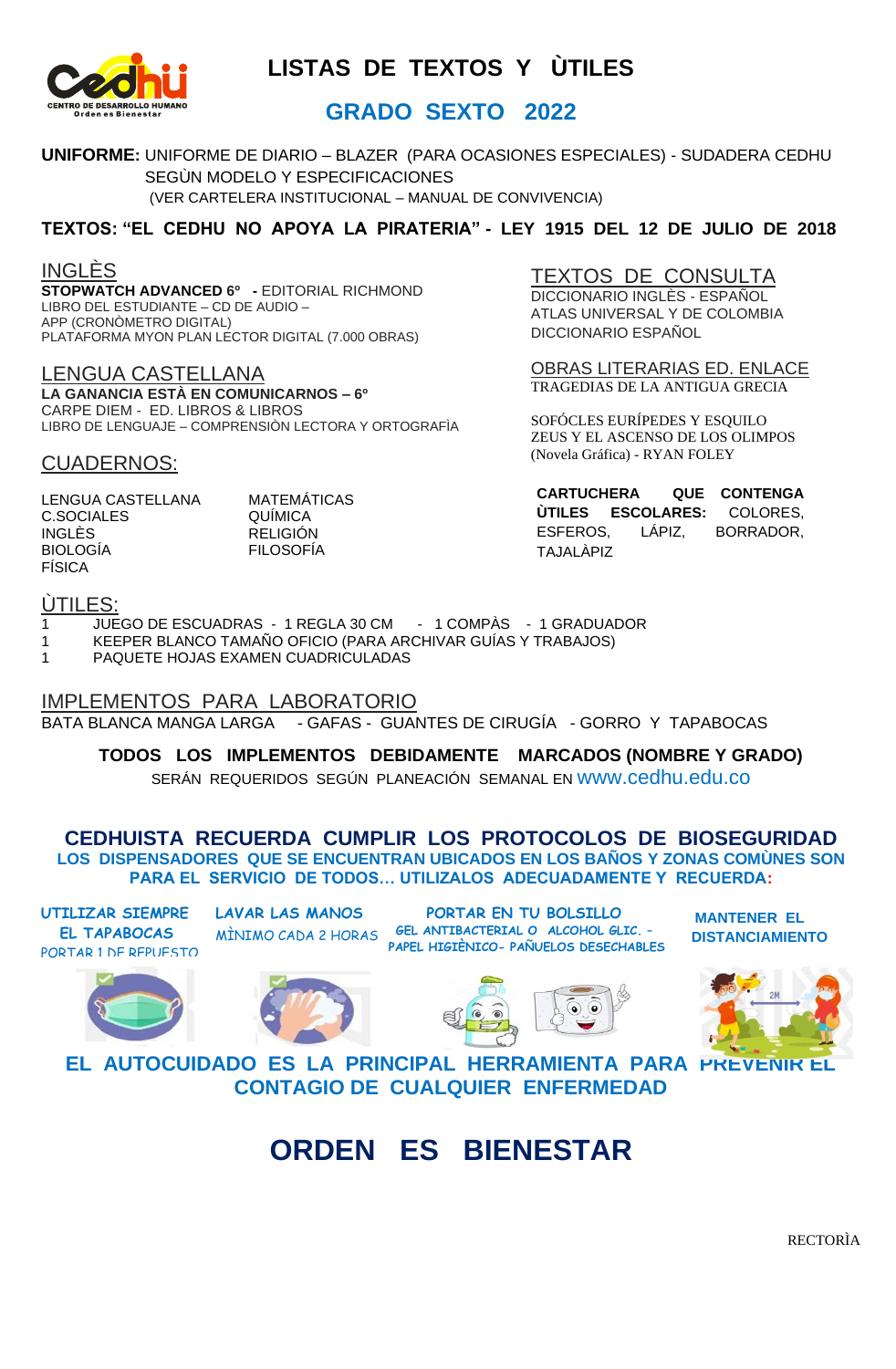

## **GRADO SÈPTIMO 2022**

**UNIFORME:** UNIFORME DE DIARIO – BLAZER(PARA OCASIONES ESPECIALES) - SUDADERA CEDHU SEGÙN MODELO Y ESPECIFICACIONES (VER CARTELERA INSTITUCIONAL – MANUAL DE CONVIVENCIA)

#### **TEXTOS: "EL CEDHU NO APOYA LA PIRATERIA" - LEY 1915 DEL 12 DE JULIO DE 2018**

#### INGLÈS

**STOPWATCH ADVANCED 7º -** EDITORIAL RICHMOND LIBRO DEL ESTUDIANTE – CD DE AUDIO – APP (CRONÒMETRO DIGITAL) PLATAFORMA MYON PLAN LECTOR DIGITAL (7.000 OBRAS)

LENGUA CASTELLANA **LA GANANCIA ESTÀ EN COMUNICARNOS – 7º** CARPE DIEM - ED. LIBROS & LIBROS LIBRO DE LENGUAJE – COMPRENSIÒN LECTORA Y ORTOGRAFÌA

## TEXTOS DE CONSULTA

DICCIONARIO INGLÈS - ESPAÑOL ATLAS UNIVERSAL Y DE COLOMBIA DICCIONARIO ESPAÑOL

OBRAS LITERARIAS – ED. ENLACE SUEÑO DEL HIDALGO - ANABEL SÁIZ RIPOLL EL PRÍNCIPE Y EL MENDIGO (Novela Gráfica) - MARK TWAIN

**CARTUCHERA QUE CONTENGA ÙTILES ESCOLARES:** COLORES, ESFEROS, LÁPIZ, BORRADOR, TAJALÀPIZ

**CUADERNOS:**

FÍSICA

LENGUA CASTELLANA MATEMÁTICAS C.SOCIALES QUÍMICA INGLÈS RELIGIÓN BIOLOGÍA FILOSOFÍA

#### **ÙTILES:**

1 JUEGO DE ESCUADRAS - 1 REGLA 30 CM - 1 COMPÀS - 1 GRADUADOR

- 1 KEEPER BLANCO TAMAÑO OFICIO (PARA ARCHIVAR GUÍAS Y TRABAJOS)
- 1 PAQUETE HOJAS EXAMEN CUADRICULADAS

IMPLEMENTOS PARA LABORATORIO BATA BLANCA MANGA LARGA - GAFAS - GUANTES DE CIRUGÍA - GORRO Y TAPABOCAS

**TODOS LOS IMPLEMENTOS DEBIDAMENTE MARCADOS (NOMBRE Y GRADO)**

SERÁN REQUERIDOS SEGÚN PLANEACIÓN SEMANAL EN www.cedhu.edu.co

**CEDHUISTA RECUERDA CUMPLIR LOS PROTOCOLOS DE BIOSEGURIDAD LOS DISPENSADORES QUE SE ENCUENTRAN UBICADOS EN LOS BAÑOS Y ZONAS COMÙNES SON PARA EL SERVICIO DE TODOS… UTILIZALOS ADECUADAMENTE Y RECUERDA:** 

**UTILIZAR SIEMPRE EL TAPABOCAS** PORTAR 1 DE REPUESTO **LAVAR LAS MANOS**  MÌNIMO CADA 2 HORAS

**PORTAR EN TU BOLSILLO GEL ANTIBACTERIAL O ALCOHOL GLIC. – PAPEL HIGIÈNICO- PAÑUELOS DESECHABLES**

**MANTENER EL DISTANCIAMIENTO**









**EL AUTOCUIDADO ES LA PRINCIPAL HERRAMIENTA PARA PREVENIR EL CONTAGIO DE CUALQUIER ENFERMEDAD**

# **ORDEN ES BIENESTAR**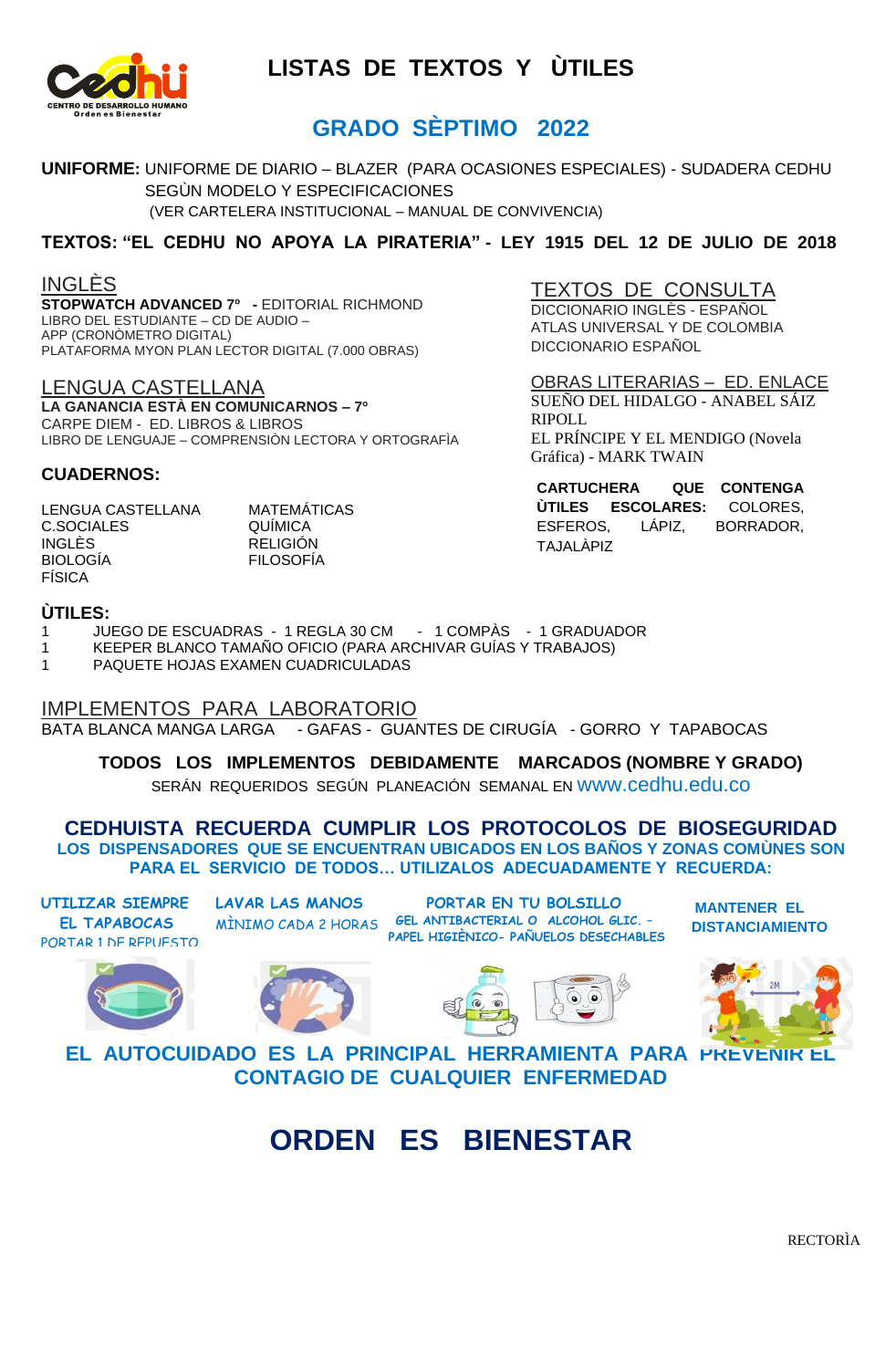

## **GRADO OCTAVO 2022**

**UNIFORME:** UNIFORME DE DIARIO – BLAZER(PARA OCASIONES ESPECIALES) - SUDADERA CEDHU SEGÙN MODELO Y ESPECIFICACIONES

(VER CARTELERA INSTITUCIONAL – MANUAL DE CONVIVENCIA)

#### **TEXTOS: "EL CEDHU NO APOYA LA PIRATERIA" - LEY 1915 DEL 12 DE JULIO DE 2018**

INGLÈS

**STOPWATCH ADVANCED 8º -** EDITORIAL RICHMOND LIBRO DEL ESTUDIANTE – CD DE AUDIO – APP (CRONÒMETRO DIGITAL) PLATAFORMA MYON PLAN LECTOR DIGITAL (7.000 OBRAS)

LENGUA CASTELLANA **LA GANANCIA ESTÀ EN COMUNICARNOS – 8º** CARPE DIEM - ED. LIBROS & LIBROS LIBRO DE LENGUAJE – COMPRENSIÒN LECTORA Y ORTOGRAFÌA

TEXTOS DE CONSULTA DICCIONARIO INGLÈS - ESPAÑOL ATLAS UNIVERSAL Y DE COLOMBIA DICCIONARIO ESPAÑOL

OBRAS LITERARIAS – ED. ENLACE LAS TRES TAZAS Y OTROS CUENTOS COSTUMBRISTAS COLOMBIANOS - VARIOS

LOS TRES MOSQUETEROS (Novela gráfica) ALEJANDRO DUMAS

LENGUA CASTELLANA MATEMÁTICAS C.SOCIALES QUÍMICA INGLÈS RELIGIÓN FÍSICA

**CUADERNOS:**

**FILOSOFÍA** 

**CARTUCHERA QUE CONTENGA ÙTILES ESCOLARES:** COLORES, ESFEROS, LÁPIZ, BORRADOR, TAJALÀPIZ

#### **ÙTILES:**

- 1 JUEGO DE ESCUADRAS 1 REGLA 30 CM 1 COMPÀS 1 GRADUADOR
- 1 KEEPER BLANCO TAMAÑO OFICIO (PARA ARCHIVAR GUÍAS Y TRABAJOS)
- 1 PAQUETE HOJAS EXAMEN CUADRICULADAS

IMPLEMENTOS PARA LABORATORIO BATA BLANCA MANGA LARGA - GAFAS - GUANTES DE CIRUGÍA - GORRO Y TAPABOCAS

**TODOS LOS IMPLEMENTOS DEBIDAMENTE MARCADOS (NOMBRE Y GRADO)** SERÁN REQUERIDOS SEGÚN PLANEACIÓN SEMANAL EN www.cedhu.edu.co

**CEDHUISTA RECUERDA CUMPLIR LOS PROTOCOLOS DE BIOSEGURIDAD LOS DISPENSADORES QUE SE ENCUENTRAN UBICADOS EN LOS BAÑOS Y ZONAS COMÙNES SON PARA EL SERVICIO DE TODOS… UTILIZALOS ADECUADAMENTE Y RECUERDA:** 

**UTILIZAR SIEMPRE EL TAPABOCAS** PORTAR 1 DE REPUESTO **LAVAR LAS MANOS** 

**PORTAR EN TU BOLSILLO GEL ANTIBACTERIAL O ALCOHOL GLIC. –** MÌNIMO CADA 2 HORAS **PAPEL HIGIÈNICO- PAÑUELOS DESECHABLES**

**MANTENER EL DISTANCIAMIENTO**









**EL AUTOCUIDADO ES LA PRINCIPAL HERRAMIENTA PARA PREVENIR EL CONTAGIO DE CUALQUIER ENFERMEDAD**

**ORDEN ES BIENESTAR**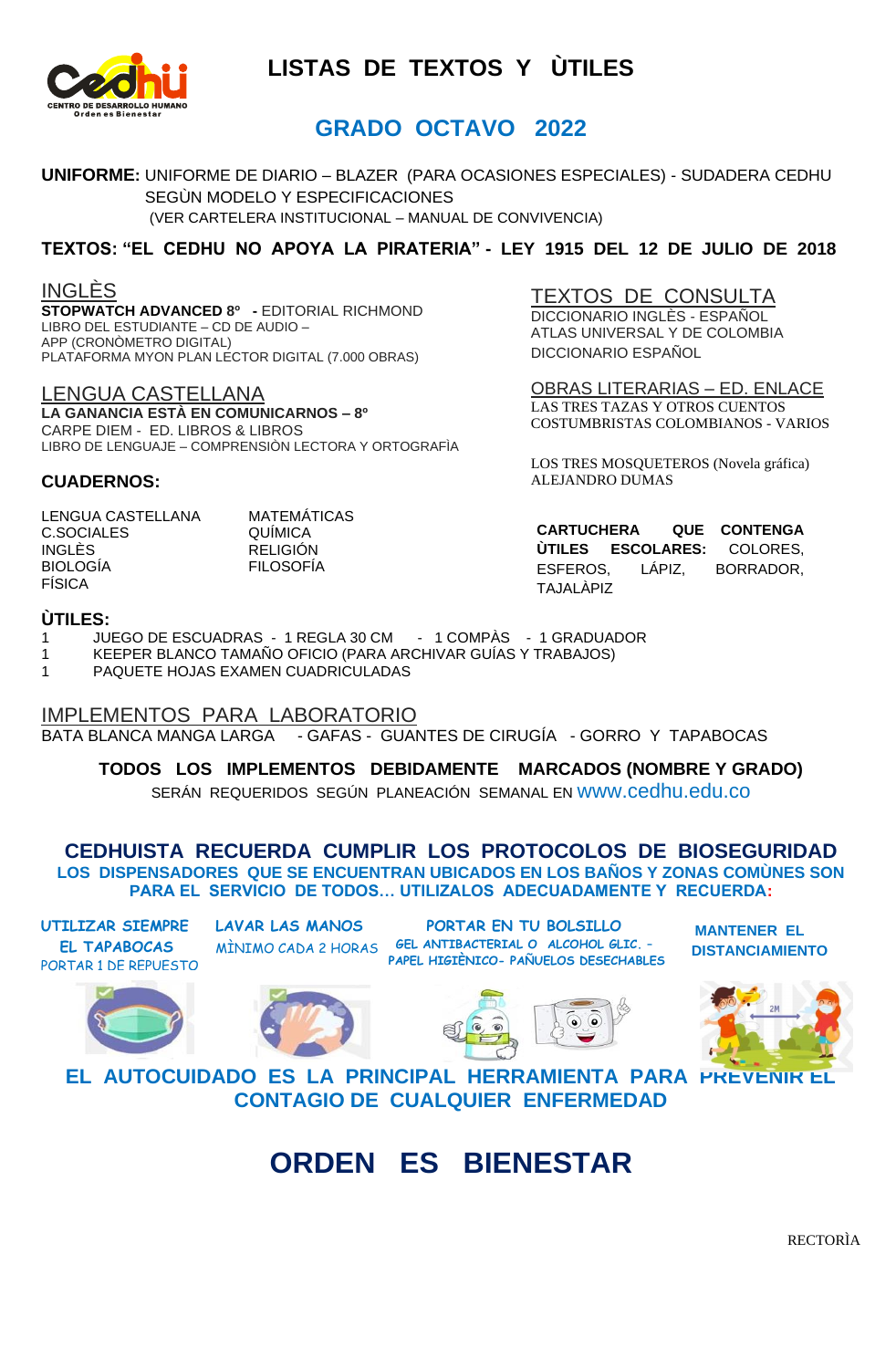

## **GRADO NOVENO 2022**

) **UNIFORME:** UNIFORME DE DIARIO – BLAZER(PARA OCASIONES ESPECIALES) - SUDADERA CEDHU SEGÙN MODELO Y ESPECIFICACIONES (VER CARTELERA INSTITUCIONAL – MANUAL DE CONVIVENCIA)

#### **TEXTOS: "EL CEDHU NO APOYA LA PIRATERIA" - LEY 1915 DEL 12 DE JULIO DE 2018**

#### INGLÈS

**STOPWATCH ADVANCED 9º -** EDITORIAL RICHMOND LIBRO DEL ESTUDIANTE – CD DE AUDIO – APP (CRONÒMETRO DIGITAL) PLATAFORMA MYON PLAN LECTOR DIGITAL (7.000 OBRAS)

LENGUA CASTELLANA **LA GANANCIA ESTÀ EN COMUNICARNOS – 9º** CARPE DIEM - ED. LIBROS & LIBROS LIBRO DE LENGUAJE – COMPRENSIÒN LECTORA Y ORTOGRAFÌA

#### TEXTOS DE CONSULTA DICCIONARIO INGLÈS - ESPAÑOL ATLAS UNIVERSAL Y DE COLOMBIA DICCIONARIO ESPAÑOL

OBRAS LITERARIAS – ED. ENLACE FIEBRE DE GUERRERO - BLANCA ÁLVAREZ GONZALEZ FRANSKESTEIN (Novela gráfica) - MARY SHELLEY

**CARTUCHERA QUE CONTENGA ÙTILES ESCOLARES:** COLORES, ESFEROS, LÁPIZ, BORRADOR,

TAJALÀPIZ

#### **CUADERNOS:**

LENGUA CASTELLANA MATEMÁTICAS C.SOCIALES QUÍMICA INGLÈS RELIGIÓN BIOLOGÍA FILOSOFÍA FÍSICA

#### **ÙTILES:**

1 JUEGO DE ESCUADRAS - 1 REGLA 30 CM - 1 COMPÀS - 1 GRADUADOR

1 KEEPER BLANCO TAMAÑO OFICIO (PARA ARCHIVAR GUÍAS Y TRABAJOS)

1 PAQUETE HOJAS EXAMEN CUADRICULADAS

#### IMPLEMENTOS PARA LABORATORIO

BATA BLANCA MANGA LARGA - GAFAS - GUANTES DE CIRUGÍA - GORRO Y TAPABOCAS

#### **TODOS LOS IMPLEMENTOS DEBIDAMENTE MARCADOS (NOMBRE Y GRADO)**

SERÁN REQUERIDOS SEGÚN PLANEACIÓN SEMANAL EN www.cedhu.edu.co

#### **CEDHUISTA RECUERDA CUMPLIR LOS PROTOCOLOS DE BIOSEGURIDAD LOS DISPENSADORES QUE SE ENCUENTRAN UBICADOS EN LOS BAÑOS Y ZONAS COMÙNES SON PARA EL SERVICIO DE TODOS… UTILIZALOS ADECUADAMENTE Y RECUERDA:**

**UTILIZAR SIEMPRE EL TAPABOCAS** PORTAR 1 DE REPUESTO





**LAVAR LAS MANOS**  MÌNIMO CADA 2 HORAS



**PORTAR EN TU BOLSILLO GEL ANTIBACTERIAL O ALCOHOL GLIC. – PAPEL HIGIÈNICO- PAÑUELOS DESECHABLES**



**MANTENER EL DISTANCIAMIENTO**

**EL AUTOCUIDADO ES LA PRINCIPAL HERRAMIENTA PARA PREVENIR EL CONTAGIO DE CUALQUIER ENFERMEDAD**

# **ORDEN ES BIENESTAR**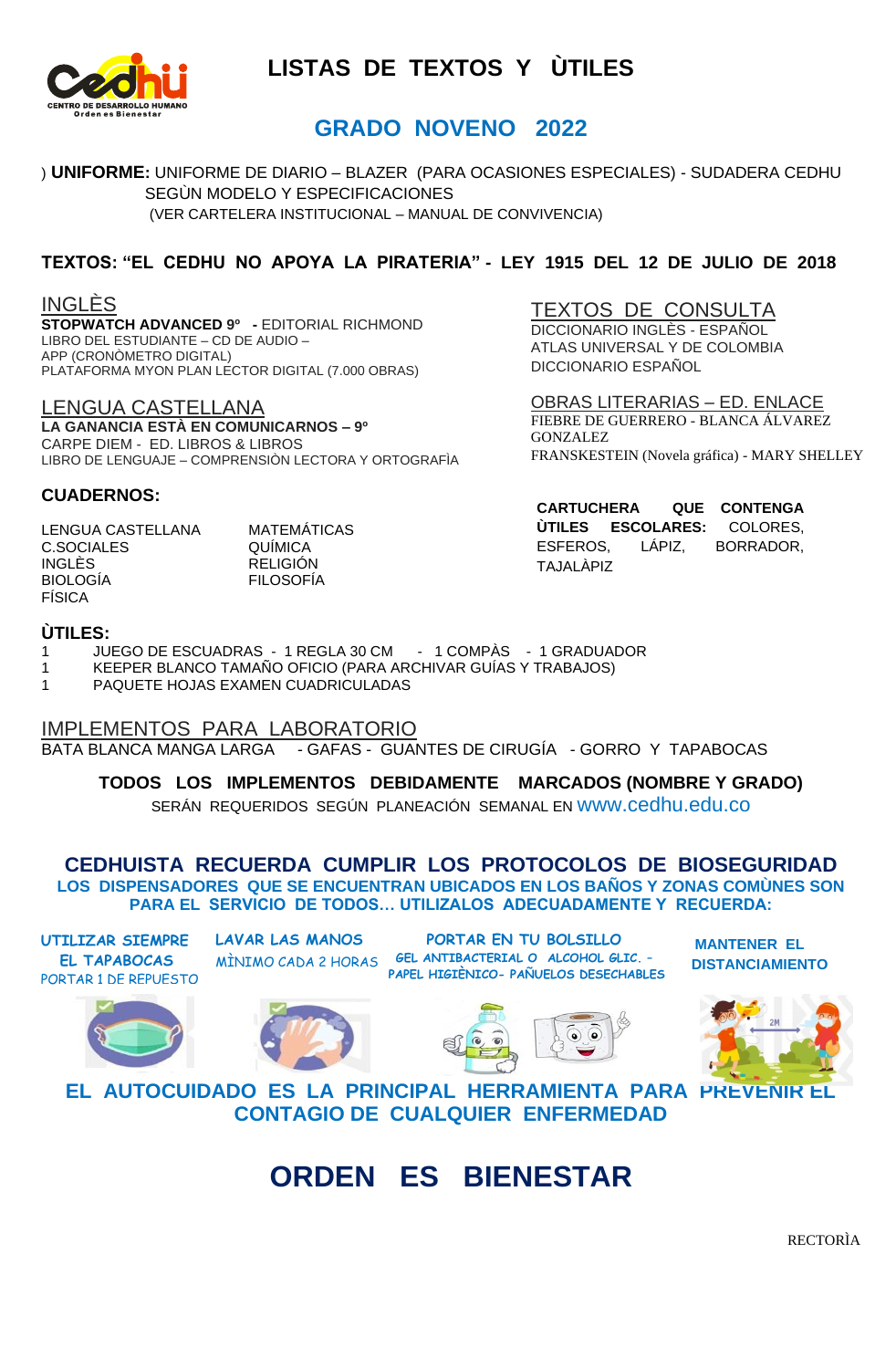

## **GRADO DÈCIMO 2022**

**UNIFORME:** UNIFORME DE DIARIO – BLAZER(PARA OCASIONES ESPECIALES) - SUDADERA CEDHU SEGÙN MODELO Y ESPECIFICACIONES (VER CARTELERA INSTITUCIONAL – MANUAL DE CONVIVENCIA)

#### **TEXTOS: "EL CEDHU NO APOYA LA PIRATERIA" - LEY 1915 DEL 12 DE JULIO DE 2018**

INGLÈS

**STOPWATCH ADVANCED 10º -** EDITORIAL RICHMOND LIBRO DEL ESTUDIANTE – CD DE AUDIO – APP (CRONÒMETRO DIGITAL) PLATAFORMA MYON PLAN LECTOR DIGITAL (7.000 OBRAS)

LENGUA CASTELLANA **LA GANANCIA ESTÀ EN COMUNICARNOS – 10º** CARPE DIEM - ED. LIBROS & LIBROS LIBRO DE LENGUAJE – COMPRENSIÒN LECTORA Y ORTOGRAFÌA

#### **CUADERNOS:**

LENGUA CASTELLANA MATEMÁTICAS C.SOCIALES QUÍMICA INGLÈS RELIGIÓN BIOLOGÍA FILOSOFÍA FÍSICA

TEXTOS DE CONSULTA

DICCIONARIO INGLÈS - ESPAÑOL ATLAS UNIVERSAL Y DE COLOMBIA DICCIONARIO ESPAÑOL

OBRAS LITERARIAS – ED. ENLACE NIVOLA - MIGUEL DE UNAMUNO ORGULLO Y PREJUICIO (Novela gráfica) - JANE AUSTEN

**CARTUCHERA QUE CONTENGA ÙTILES ESCOLARES:** COLORES, ESFEROS, LÁPIZ, BORRADOR, TAJALÀPIZ

#### **ÙTILES:**

- 1 JUEGO DE ESCUADRAS 1 REGLA 30 CM 1 COMPÀS 1 GRADUADOR
- 1 KEEPER BLANCO TAMAÑO OFICIO (PARA ARCHIVAR GUÍAS Y TRABAJOS)
- 1 PAQUETE HOJAS EXAMEN CUADRICULADAS

IMPLEMENTOS PARA LABORATORIO BATA BLANCA MANGA LARGA - GAFAS - GUANTES DE CIRUGÍA - GORRO Y TAPABOCAS

**TODOS LOS IMPLEMENTOS DEBIDAMENTE MARCADOS (NOMBRE Y GRADO)**

SERÁN REQUERIDOS SEGÚN PLANEACIÓN SEMANAL EN www.cedhu.edu.co

**CEDHUISTA RECUERDA CUMPLIR LOS PROTOCOLOS DE BIOSEGURIDAD LOS DISPENSADORES QUE SE ENCUENTRAN UBICADOS EN LOS BAÑOS Y ZONAS COMÙNES SON PARA EL SERVICIO DE TODOS… UTILIZALOS ADECUADAMENTE Y RECUERDA:** 

**UTILIZAR SIEMPRE EL TAPABOCAS** PORTAR 1 DE REPUESTO **LAVAR LAS MANOS** 

**PORTAR EN TU BOLSILLO GEL ANTIBACTERIAL O ALCOHOL GLIC. –** MÌNIMO CADA 2 HORAS **PAPEL HIGIÈNICO- PAÑUELOS DESECHABLES**

**MANTENER EL DISTANCIAMIENTO**









**EL AUTOCUIDADO ES LA PRINCIPAL HERRAMIENTA PARA PREVENIR EL CONTAGIO DE CUALQUIER ENFERMEDAD**

# **ORDEN ES BIENESTAR**